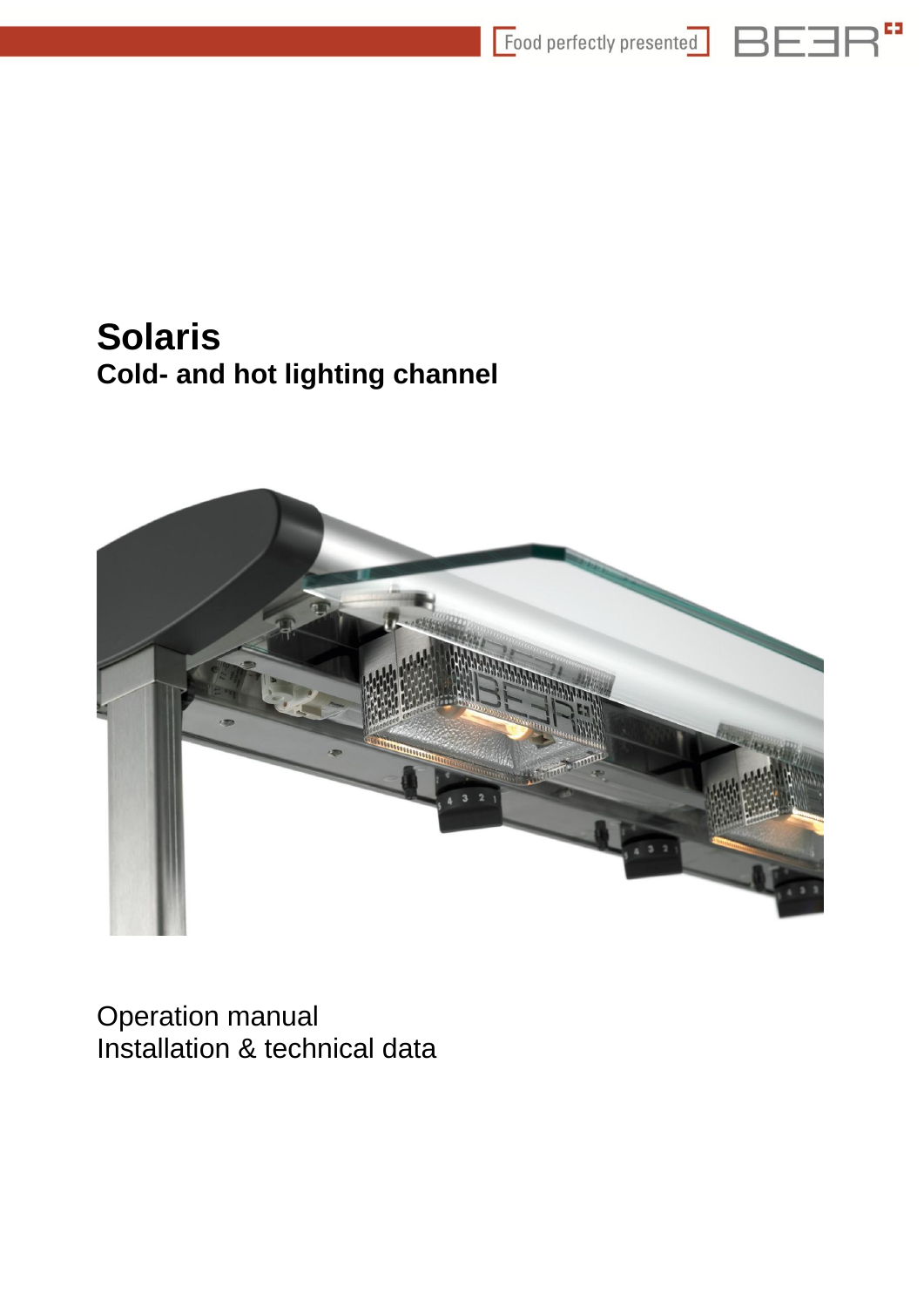$\mathbb{R}^{\mathbf{c}}$ 

ヨヒコド

## **CONTENTS**

## Before you switch-on your Solaris the first time, read this instruction carefully.

### **OPERATION MANUEL**

|--|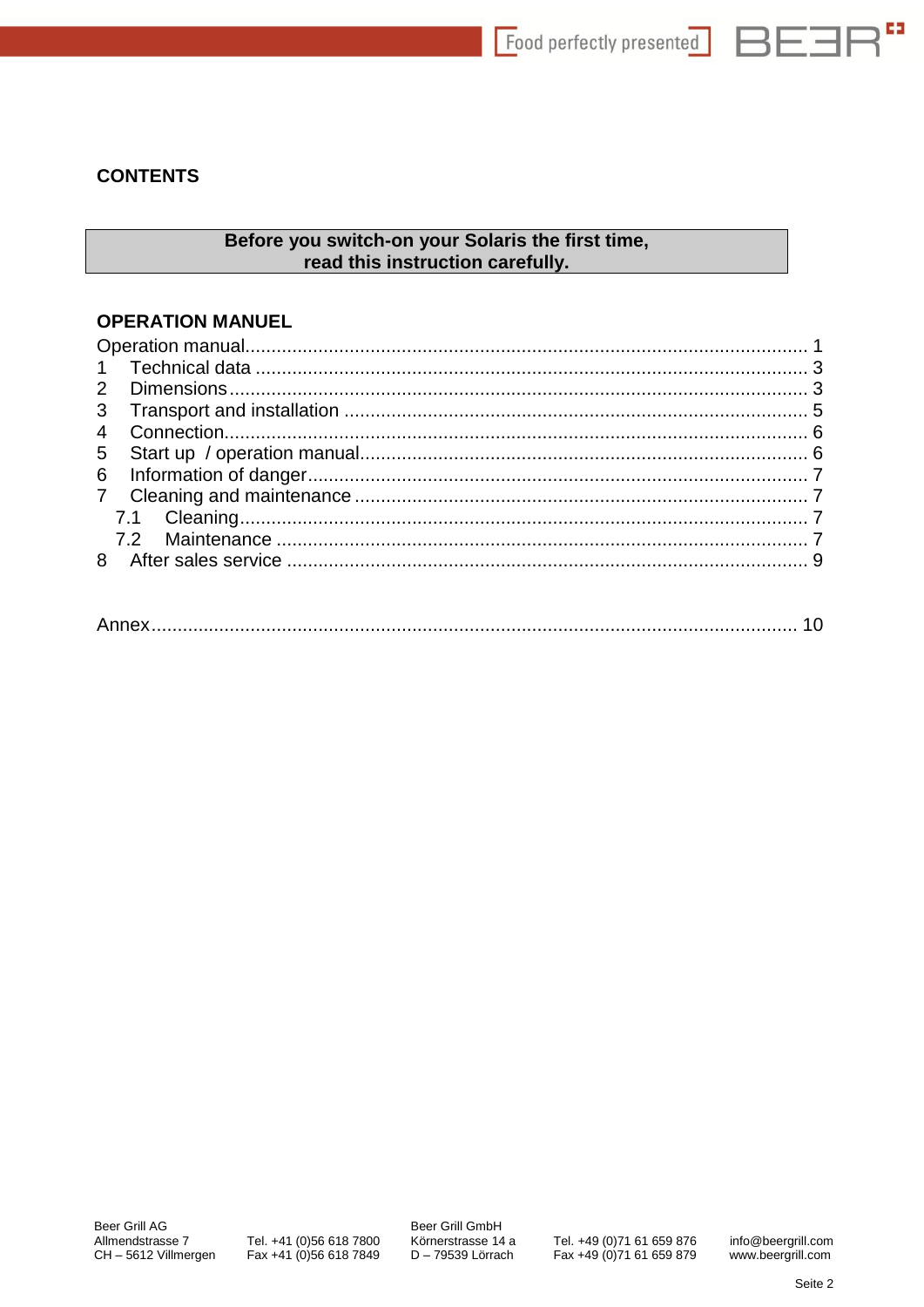Food perfectly presented

### <span id="page-2-0"></span>**1 Technical data** See annex

## <span id="page-2-1"></span>**2 Dimensions**

### **Single channel with**

PLL compact lamps or IR heater



ヨロ

### **Double channel without dimmer**

IR heater with PLL compact lamps



### **Double channel with dimmer**

IR heater or IR heater with PLL compact lamps

Permanent power connection (under right-hand cover) (switch side)

Power connection for units with connecting cable (switch side)



Drawings: Side view of 1-piece channel (without side cover) 2 standard heights: 370 / 570 mm H = reference measurement (table top to channel's horizontal axis)

L  $L1$ Befestigungsschrauben für Hauben von dieser Seite lösen П  $\frac{8}{2}$ 315 / 515 410 / 61055 / 555 Beer Grill AG Beer Grill GmbH<br>Allmendstrasse 7 Tel. +41 (0)56 618 7800 Körnerstrasse 14 Allmendstrasse 7 Tel. +41 (0)56 618 7800 Körnerstrasse 14 a Tel. +49 (0)71 61 659 876 info@beergrill.com<br>CH – 5612 Villmergen Fax +41 (0)56 618 7849 D – 79539 Lörrach Fax +49 (0)71 61 659 879 www.beergrill.com Fax +49 (0)71 61 659 879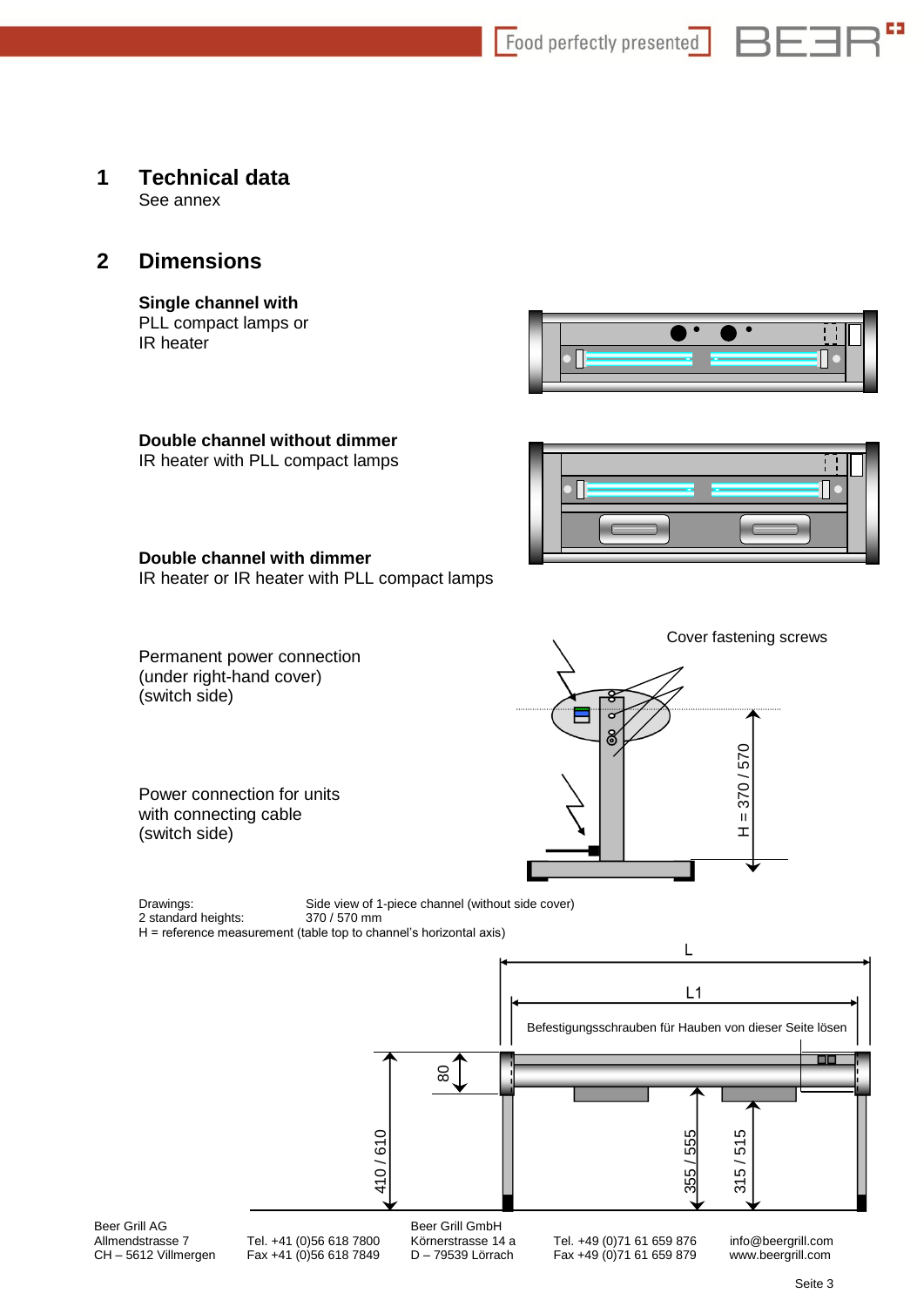63 Food perfectly presented



These dimensions are standard dimensions, all other dimensions are special executions and are available on request.

| Number |                |     |                |        |                |      |                |      |                |      |
|--------|----------------|-----|----------------|--------|----------------|------|----------------|------|----------------|------|
| of GN  | $1\frac{1}{2}$ |     | $2\frac{1}{2}$ | ≏<br>J | $3\frac{1}{2}$ |      | $4\frac{1}{2}$ | 5    | $5\frac{1}{2}$ |      |
|        |                |     |                |        |                |      |                |      |                |      |
| (mm)   | 598            | 768 | 938            | 1108   | 1278           | 1448 | 1618           | 1788 | 1958           | 2128 |
|        |                |     |                |        |                |      |                |      |                |      |
| (mm)   | 539            | 709 | 879            | 1049   | 1219           | 1389 | 1559           | 1729 | 1899           | 2069 |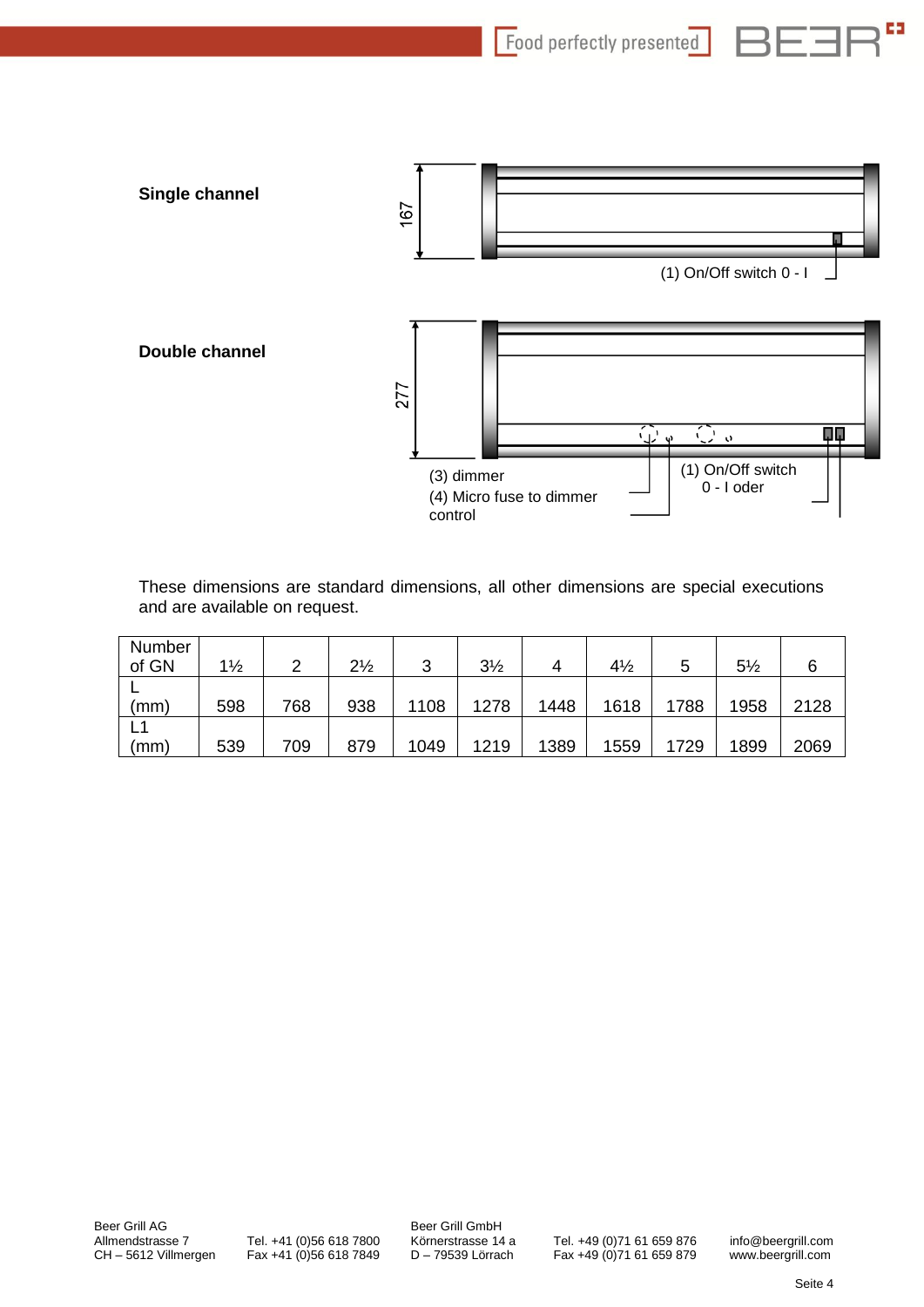

## <span id="page-4-0"></span>**3 Transport and installation**

### **Transport**

When transporting Solaris channels mind the fact that IR heaters and PLL compact lamps are fragile. Handle them with appropriate care.

### **Installation / supporting surfaces**

Take care not to install channels and IR heaters above inflammable surfaces. Woodbonded stainless steel should not be used as the chipboard may warp and detach due to exposure to heat.

### **Assembly of supports and sneeze screen**

Supports and sneeze screen are always supplied detached. Fitting the supports and the sneeze screen to the Solaris channel is done on site. The necessary material and instructions are included in the scope of delivery.

### **Lateral clearance**

The minimum distance to inflammable furniture or parts of the building must not fall below 50mm (2").

### **Danger of tipping over**

of standalone appliances with sneeze screens fitted on one or both sides. Do not lean on or rest your arms on the glass.

Do not place heavy or heat-sensitive objects or goods on top of the channel.

Use glass shelves to store light, heat-sensitive goods.

To move channels, lift and carry them, do not push them. Pull mains plug before moving.

### **ATTENTION Danger of burning**

### **Ambient temperature**

Protect Solaris channels from direct heat (e.g. salamanders, ovens, grills) Never install 2 channels one above the other. Avoid draughts in the areas of Solaris heating channels.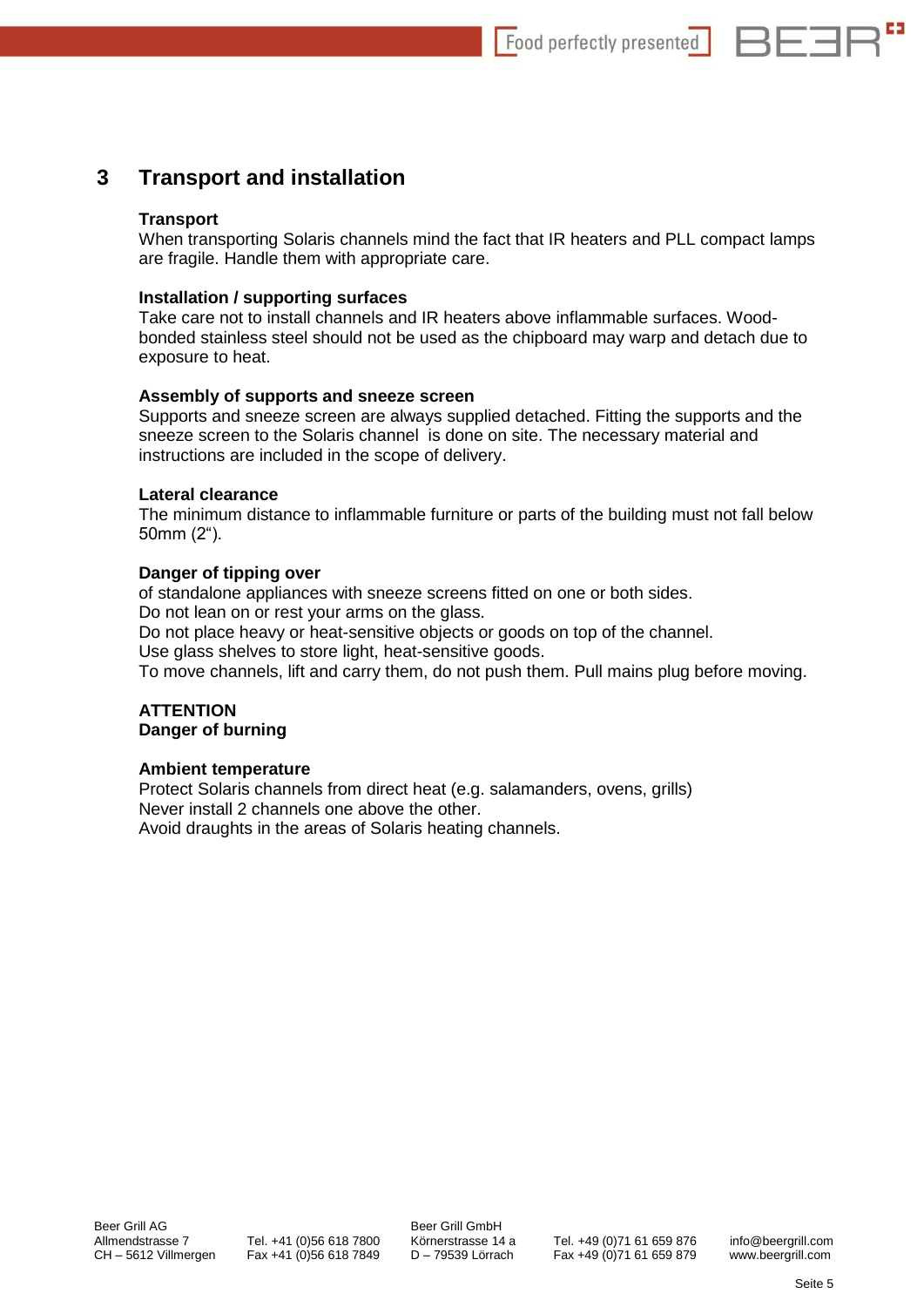

## <span id="page-5-0"></span>**4 Connection**

Connection has to be done by a skilled/trained person only

### **Check**

Check up if electrical data of mains correspond with those on the rating plate

### **Rating plate**

The rating plate is placed on the right side under the channel.

### **Electrical scheme**

See annex

### **Connection with plug**

Connection to conform to IEC resp. CEI 335-1 and local regulations. Connection with plug. Fit plug conforming to nominal current to cable.

### **Fix connection**

Main switch with necessary number of poles and a minimal contact- distance of 3mm has to be provided.

Procedure: the terminals are located underneath the right-hand cover (on the switch side). Unscrew the holding screws, remove the cover, connect the power cable and replace the cover.

### **Main fuse**

See annex

## **Types of connection**

See annex

## <span id="page-5-1"></span>**5 Start up / operation manual**

### **Danger of fire!**

Before first start up remove all packing and padding material.

### **Operation manual**

Single channels are equipped with a double-pole on/off switch (1). Depending on configuration, double channels may have 2 double-pole on/off switches (1) – both channels can be run simultaneously-, or a double-pole on/off switch (1) combined with a single-pole selector switch (channels cannot be run simultaneously – use the selector to switch on the desired element). On appliances with electronic control turn the knob (3) to the desired position  $(1 – 5)$  after switching on the channel. Cf. illustration in chapter  $2 –$ measurements.

### **Danger of burning! Heat channels with IR heater reach the operation temperature within a short time. The metal parts at these channels will become very hot!**

Allmendstrasse 7 Tel. +41 (0)56 618 7800 Körnerstrasse 14 a Tel. +49 (0)71 61 659 876 info@beergrill.com<br>CH – 5612 Villmergen Fax +41 (0)56 618 7849 D – 79539 Lörrach Fax +49 (0)71 61 659 879 www.beergrill.com CH – 5612 Villmergen Fax +41 (0)56 618 7849 D – 79539 Lörrach Fax +49 (0)71 61 659 879 www.beergrill.com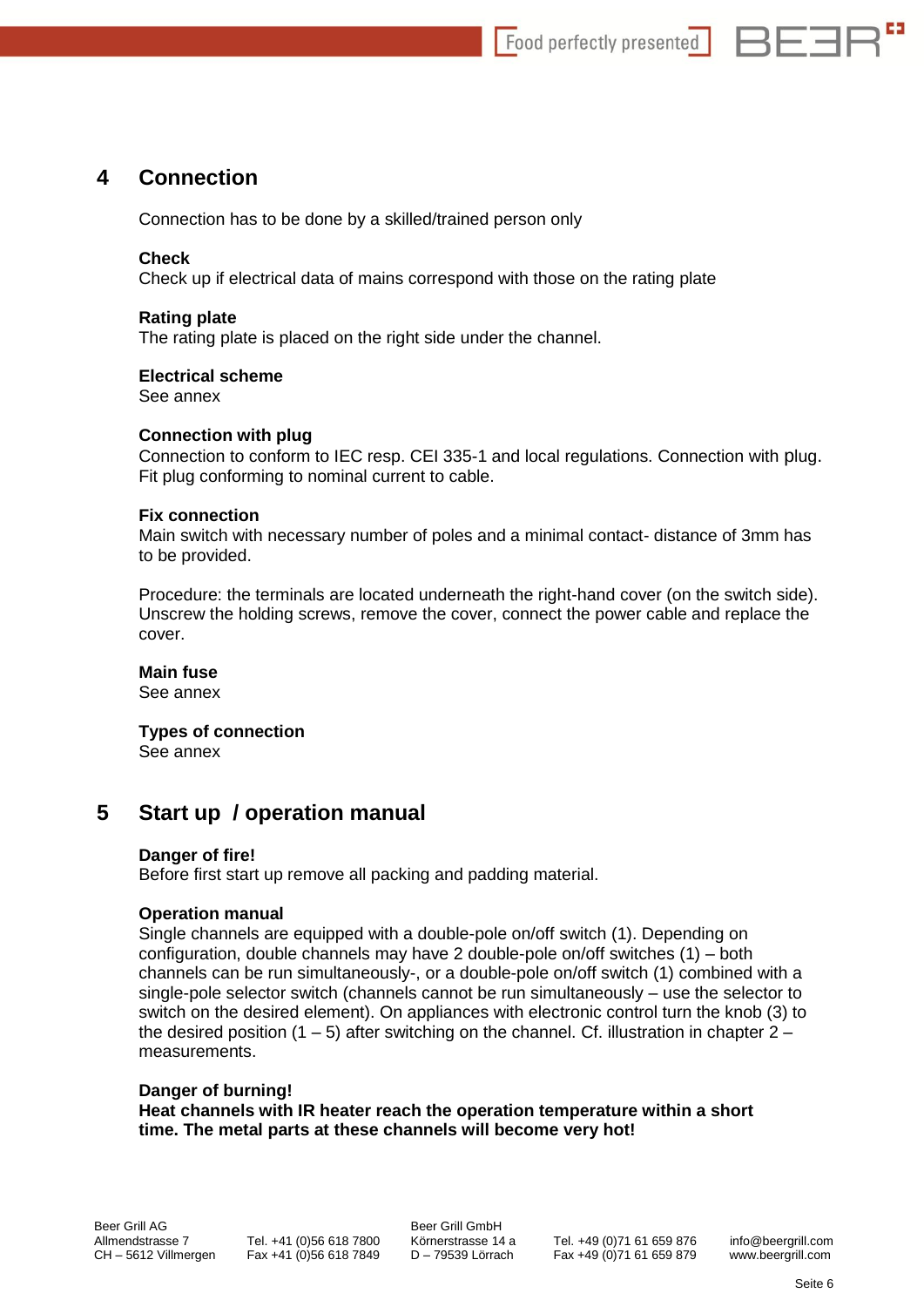

## <span id="page-6-0"></span>**6 Information of danger**

### **Danger of burning!**

The following parts will become very hot, when Solaris is activated and, if touched, it exists danger of burning:

- Cover of illumination bridge
- Shatter protection glass with bracket, lamp and housing.

### **Attention!**

### **Procedure by lamp bursting and breakage of glass**

In case of lamp bursting lamps and sneeze screen, proceed immediately as follows:

- Switch off and close counter
- Self-service counter: Avoid guests taking food contaminated with glass splinter.
- Collect and replace all plates filled with food of guests, who have been nearby when the incident happened.
- Take out all food containers of the counter. Dispose food in rubbish bin (not in bin for leftovers).
- Clean Solaris and the floor.
- Replace broken lamps or glass.
- Refill the counter
- Counter is ready for reopening.

## <span id="page-6-1"></span>**7 Cleaning and maintenance**

### <span id="page-6-2"></span>**7.1 Cleaning**

Solaris is an electrical appliance. Disconnect the unit of the mains (pull of plug switch off main switch or take off fuses).

### **Purifier**

Use a smooth cloth and a usual, non-abrasive household cleaner.

### **Absolutely prohibited!**

Hosing down the Solaris, using a pressure cleaner. Cleaning under running water or in professional dish washing machine

### <span id="page-6-3"></span>**7.2 Maintenance**

When replacing lamps and heating elements please note:

### **PLL compact lamps**

Use only lamps with identical power consumption. Lamps with other power consumption can destroy ballasts. Use only lamps with shatter proof foil.

### **IR heater**

Use only lamps with **max. 300 Watt**. Lamps with higher power consumption become hotter. This heat can destroy the electric installation and increases the danger of burning.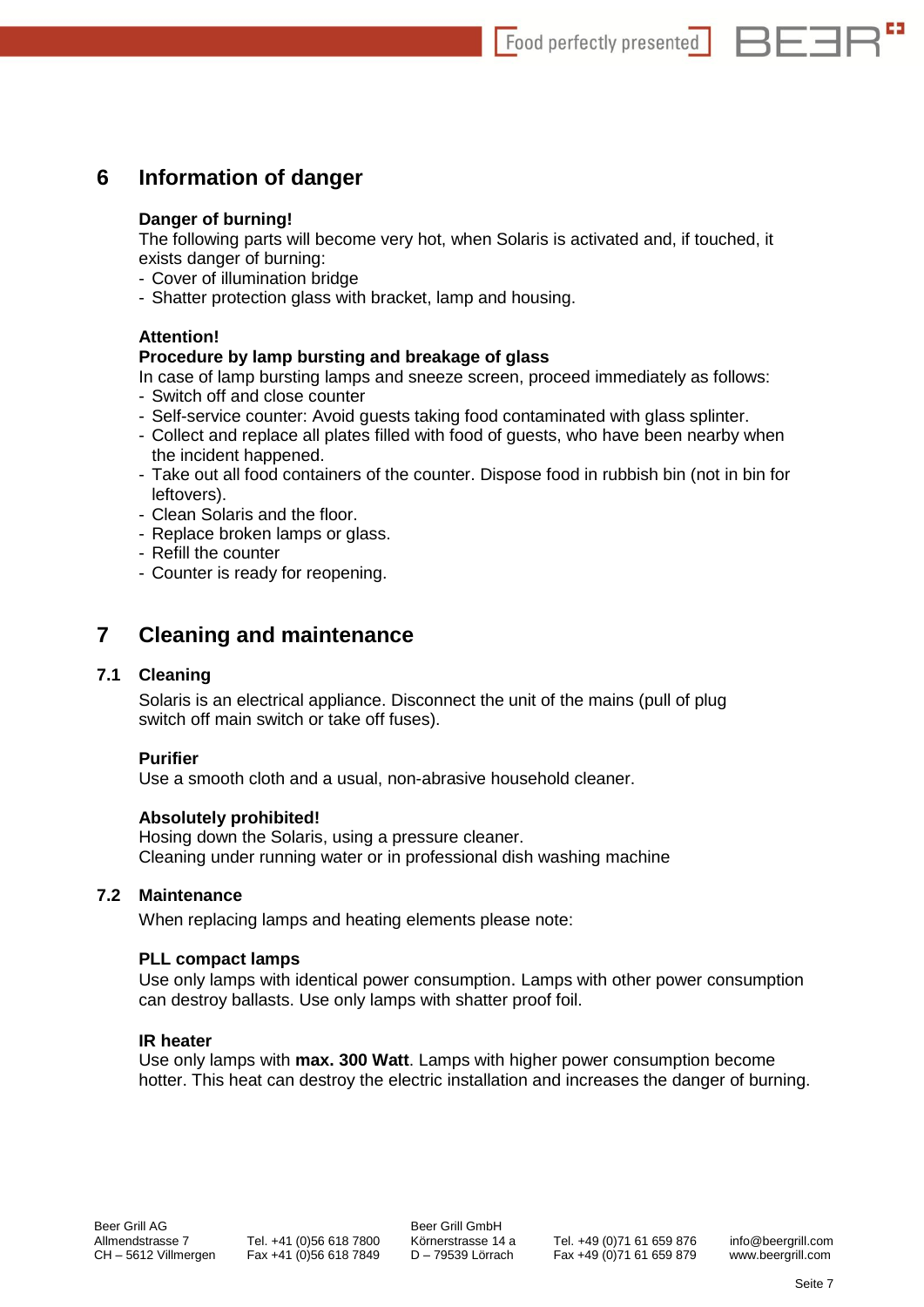63

### **Correct insertion of the infrared heater**

Please insert the infrared heater exactly the way it is indicated on the drawings below.







## **Attention danger of burning!**

Beer Grill AG Beer Grill GmbH<br>Allmendstrasse 7 Tel. +41 (0)56 618 7800 Körnerstrasse 14

Allmendstrasse 7 Tel. +41 (0)56 618 7800 Körnerstrasse 14 a Tel. +49 (0)71 61 659 876 info@beergrill.com<br>CH – 5612 Villmergen Fax +41 (0)56 618 7849 D – 79539 Lörrach Fax +49 (0)71 61 659 879 www.beergrill.com Fax +49 (0)71 61 659 879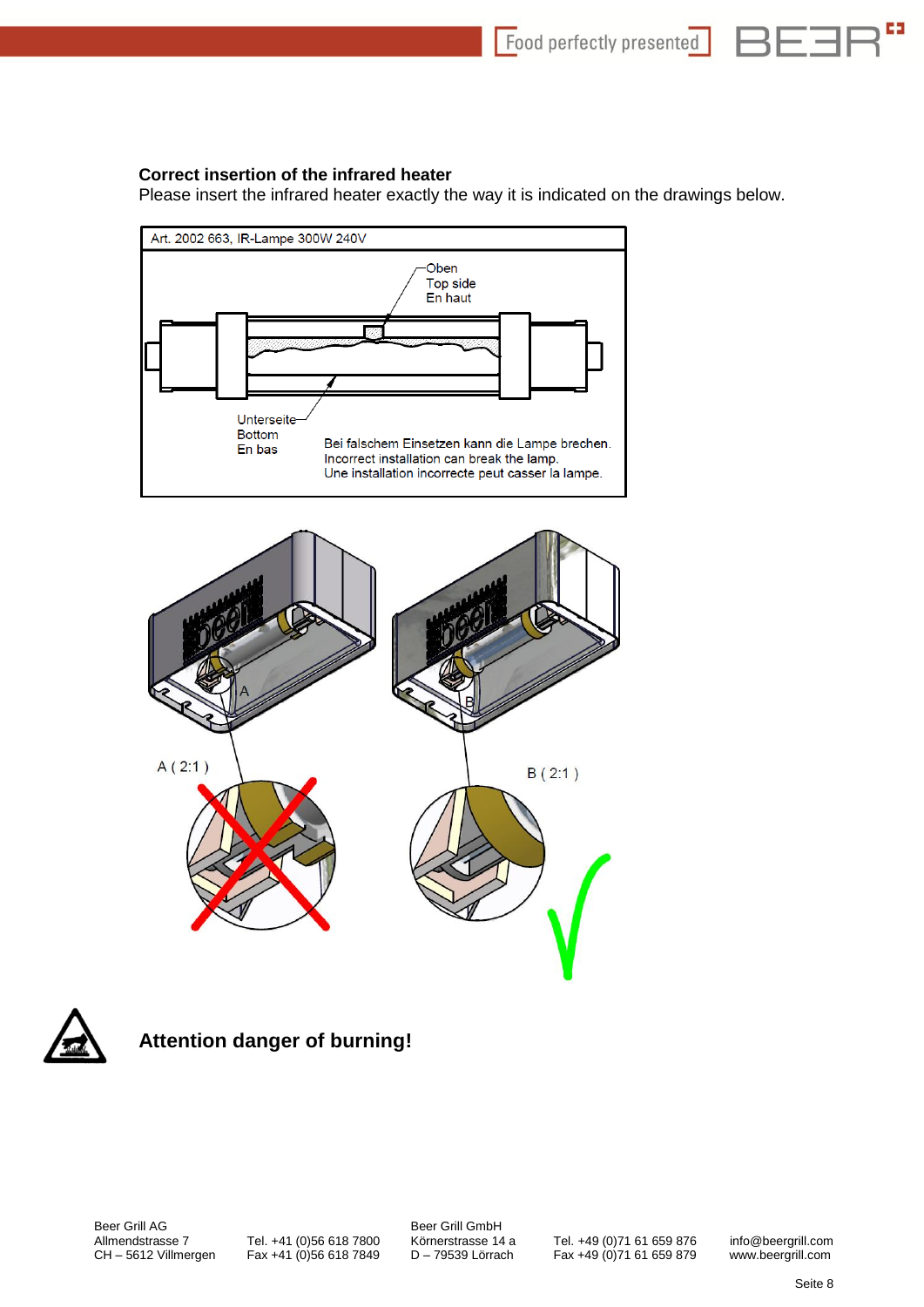

## <span id="page-8-0"></span>**8 After sales service**

In case of faults on the electrical system you must contact service department. Please control feeder and fuse. Make sure you are aware of serial number and type (on power rating shield) once you call after sales service department.

**United Kingdom: Total Equipment Servicing Limited Crown Chambers 7 Market Place GB-Melksham Wiltshire SN12 6ES Phone: 0044 1225 791848**

**Ireland:** Caterline Catering Equipment Ltd. **U1, Block G Greenogue Business Park IE-Rathcoole Co. Dublin Phone: 00353 1 401 90 11**

Beer Grill AG Beer Grill GmbH<br>Allmendstrasse 7 Tel. +41 (0)56 618 7800 Körnerstrasse 14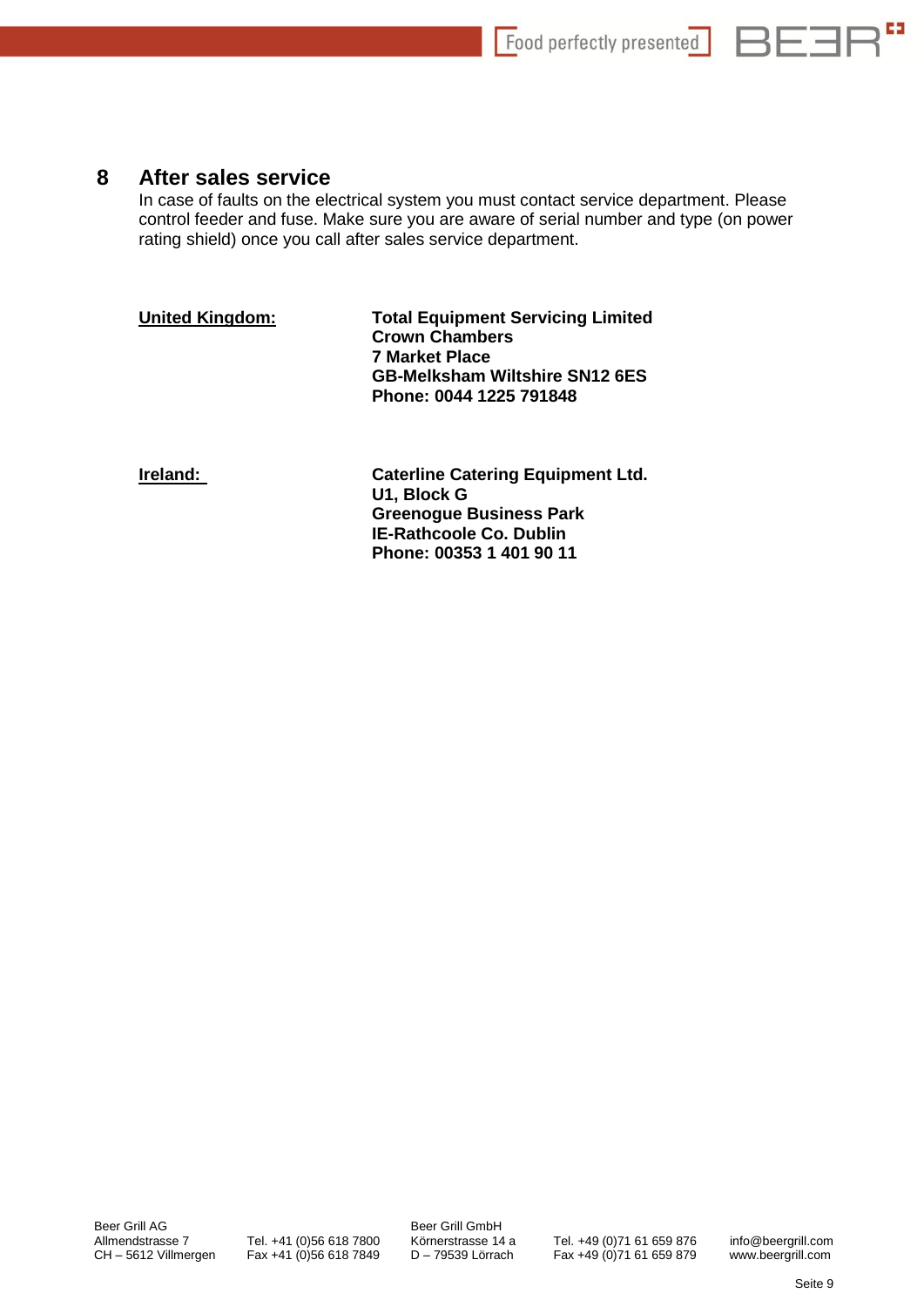

## <span id="page-9-0"></span>**9 Annex**

Solaris channel technical data Scheme 62-E-05-401-02: Solaris warm lighting channel<br>Scheme 62-E-05-401-01: Solaris cold lighting channel

Scheme 62-E-05-401-03: Solaris cold/warm lighting channel (without dimmer) Scheme 62-E-05-401-04: Solaris cold/warm lighting channel (with dimmer) Solaris cold lighting channel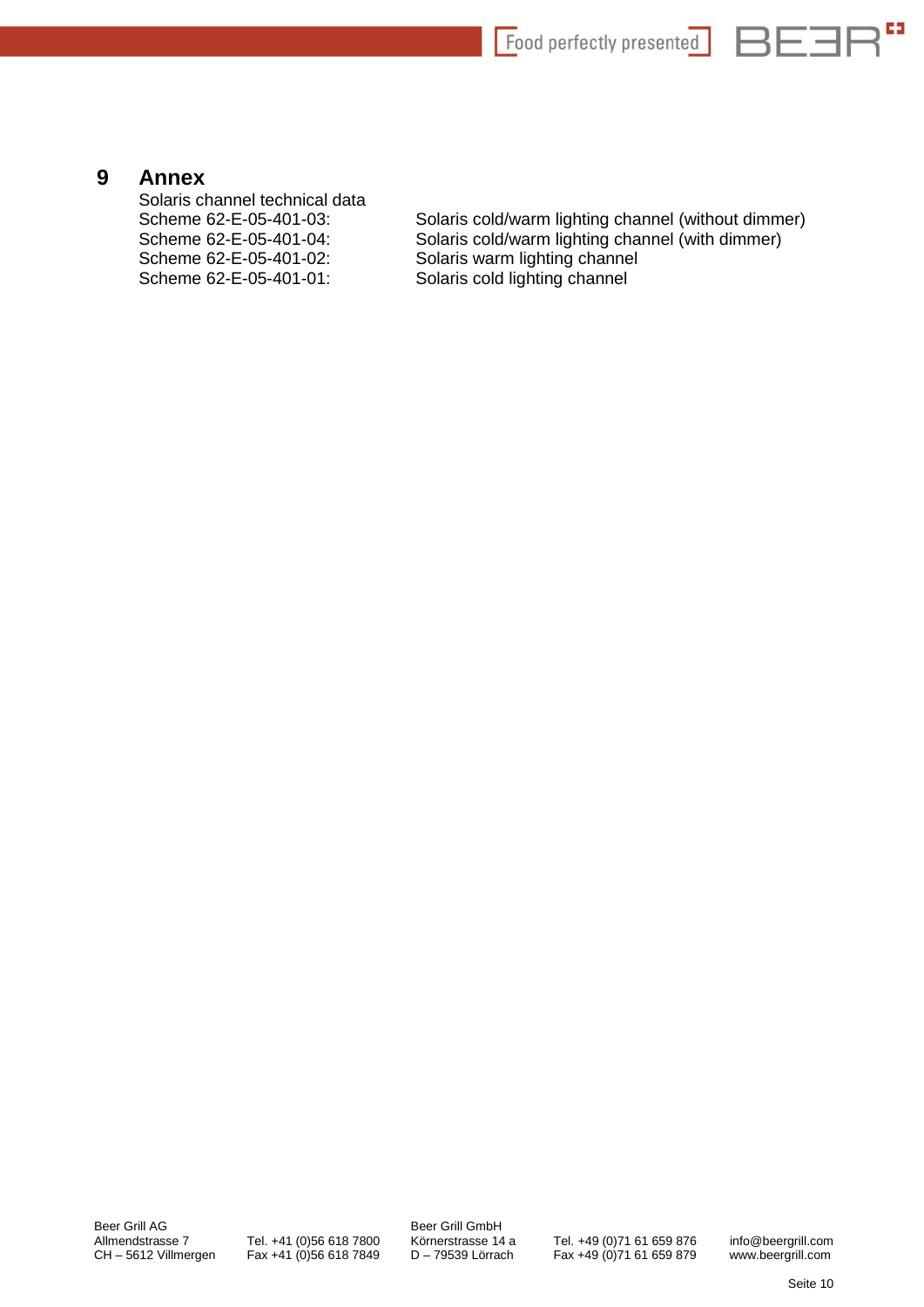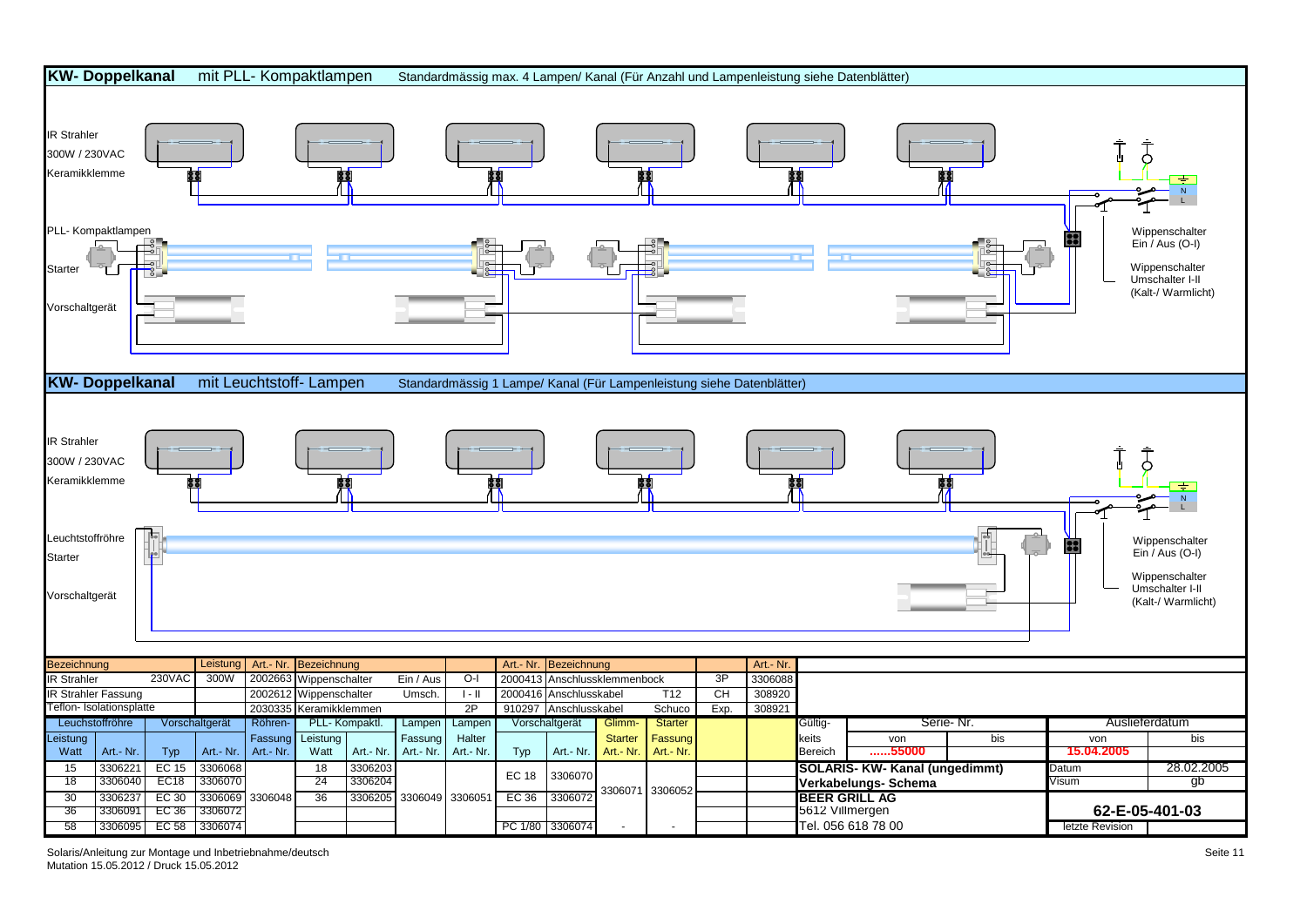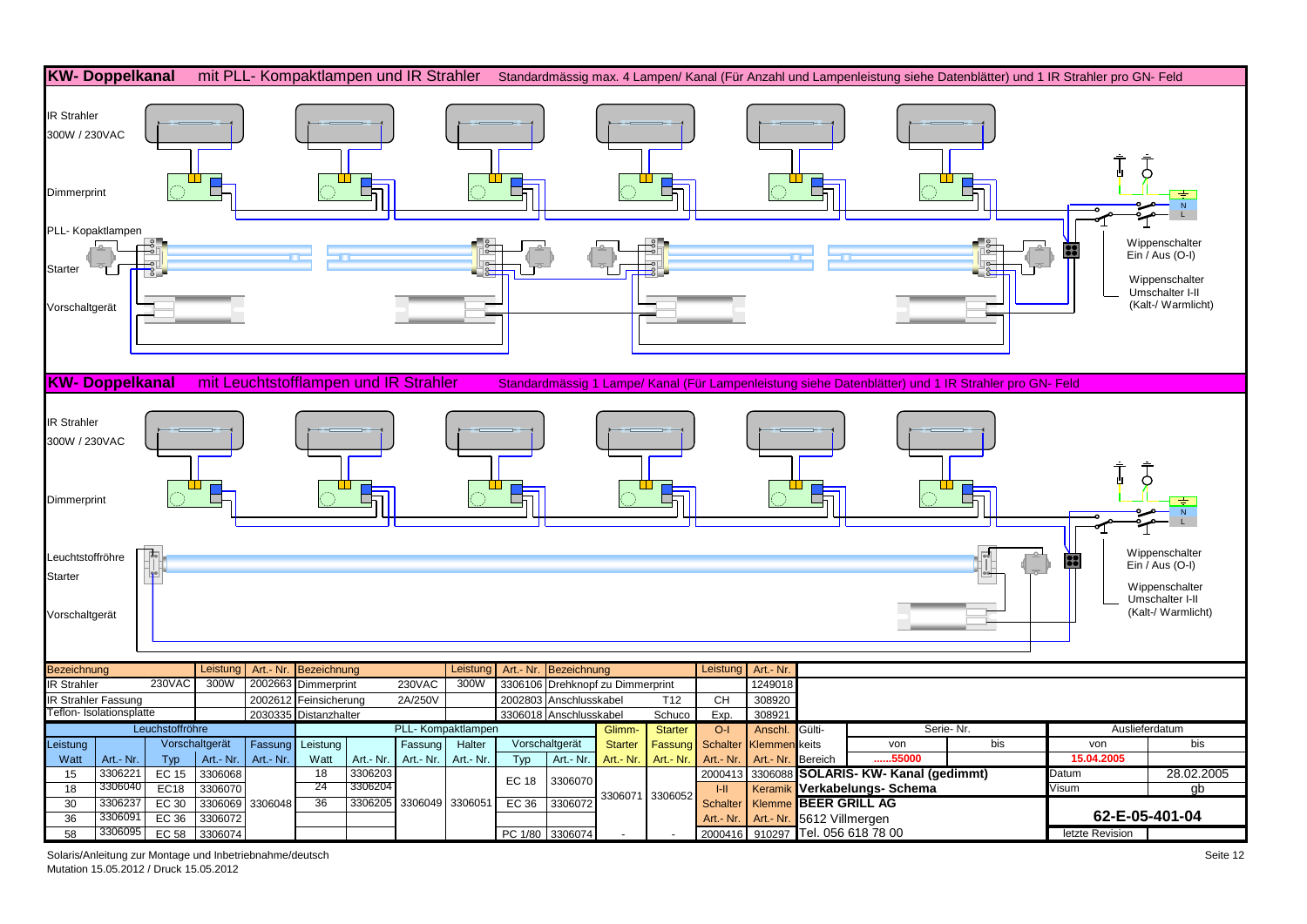